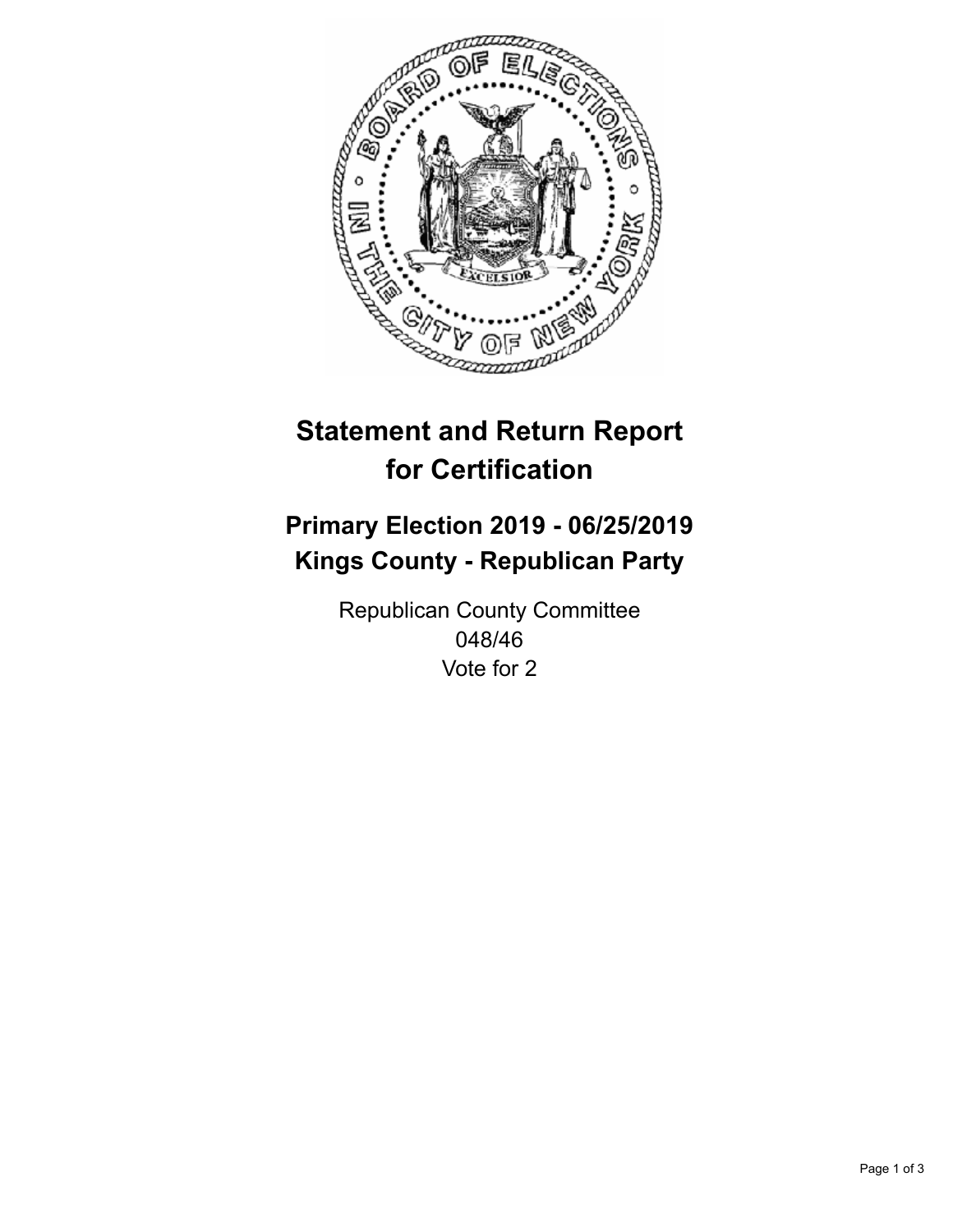

## **Assembly District 46**

| <b>PUBLIC COUNTER</b>                                    | 6            |
|----------------------------------------------------------|--------------|
| <b>MANUALLY COUNTED EMERGENCY</b>                        | 0            |
| ABSENTEE / MILITARY                                      | 2            |
| AFFIDAVIT                                                | $\mathbf{0}$ |
| <b>Total Ballots</b>                                     | 8            |
| Less - Inapplicable Federal/Special Presidential Ballots | 0            |
| <b>Total Applicable Ballots</b>                          | 8            |
| <b>CHRISAFO MADIMENOS</b>                                | 0            |
| <b>JOAN PORCARO</b>                                      |              |
| <b>CHRISTOPHER MOLLOY</b>                                | 3            |
| JOHN F. DONLON                                           | 2            |
| <b>Total Votes</b>                                       | 6            |
| Unrecorded                                               | 10           |